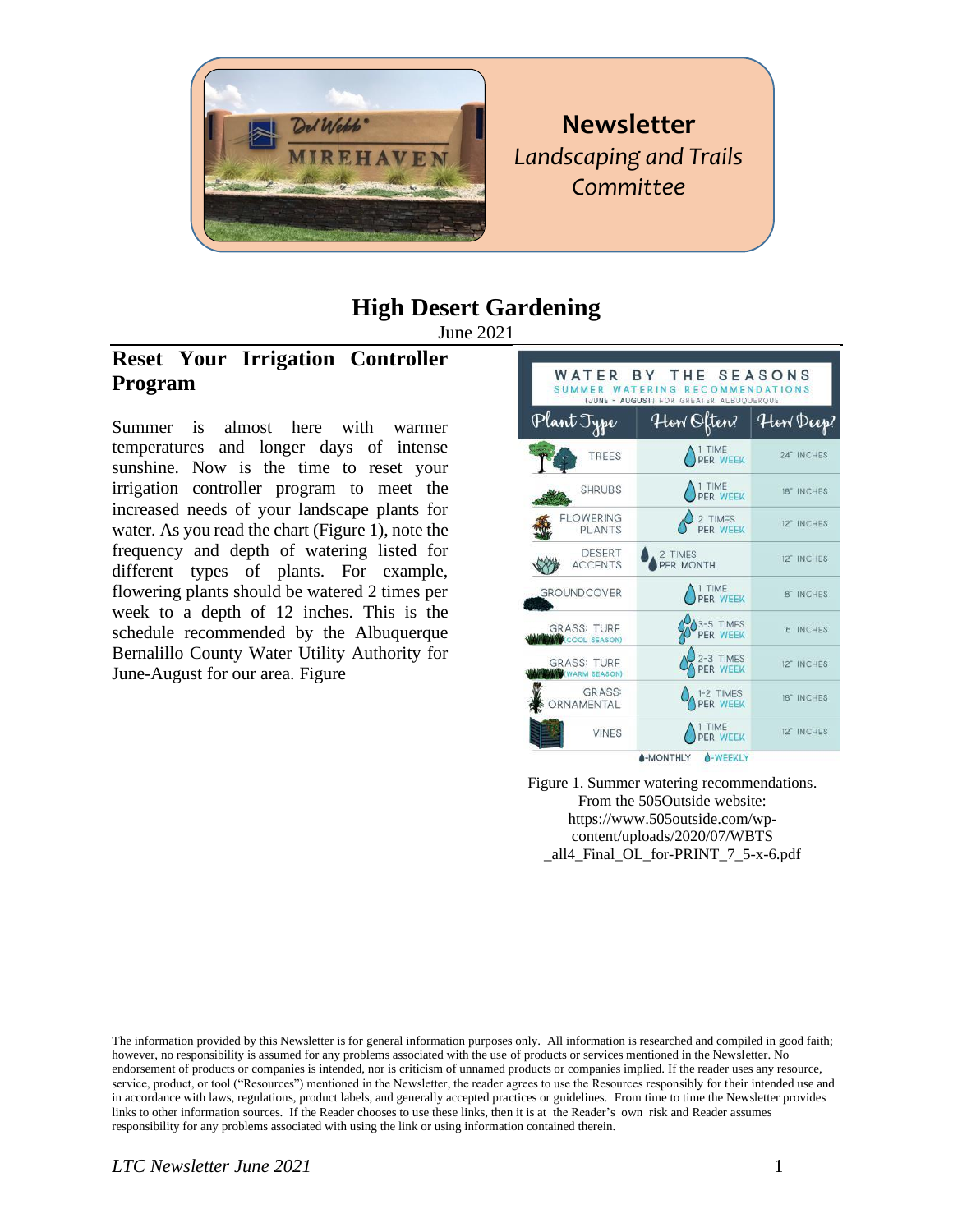## **Deadheading Roses, Flowering Annuals, and Perennials** Sharon M. Douglas

A question that many people ask when their roses start to look a bit messy or a particular perennial looks faded….should I deadhead?

What is deadheading? Deadheading is a term used by gardeners that refers to the process of removing faded or dead flowers or seed heads from a plant. This process, neglected by many homeowners, can be quite beneficial.

Deadheading is considered a form of pruning that has two specific goals: 1) to neaten or tidy a plant to make it more attractive and 2) to increase and promote reflowering as well as a longer period of flowering. The process is simple and can be done at almost any time—as flowers fade, they are removed. There are two basic ways to remove spent flowers: you can simply twist them off by pinching the stem under the bloom with the index finger and thumb, or you can use a pruning shear or flower snip. If using the latter, your pruning shear or snip must be clean, sharp, and preferably a by-pass type (think scissors) (Figure 1) rather than an anvil type.



Figure 1. By-pass pruner (left) and by-pass flower snip (right) (Photo by S. M. Douglas)

Regardless of the technique you use, when deadheading roses, thick cloth or leather gardening gloves are very helpful.

### **Deadheading Roses**

A common type of rose found in many yards and common area landscapes in Mirehaven is the modern shrub rose, including the "Knock Out®," "Drift®," and "Oso Easy®" series (Figure 2).



Figure 2. Knock Out rose in need of deadheading. (Photo by B. Duncombe)

Although some modern varieties are selfcleaning—and deadheading not necessary these plants will generally bloom more and have a neater appearance if spent flowers are removed (Figures 3 & 4). Deadheading removes a spent flower, at the base of which is the developing rose hip or fruit/seed pod of the rose. When you remove the hip before it has a chance to develop and ripen, you keep the hip from sending hormones to the plant that slow down and inhibit flower production. Many gardeners choose not to deadhead some roses at the end of the season—this leaves the developing hips on the plant to provide some winter interest and color as they turn orange to red when ripe.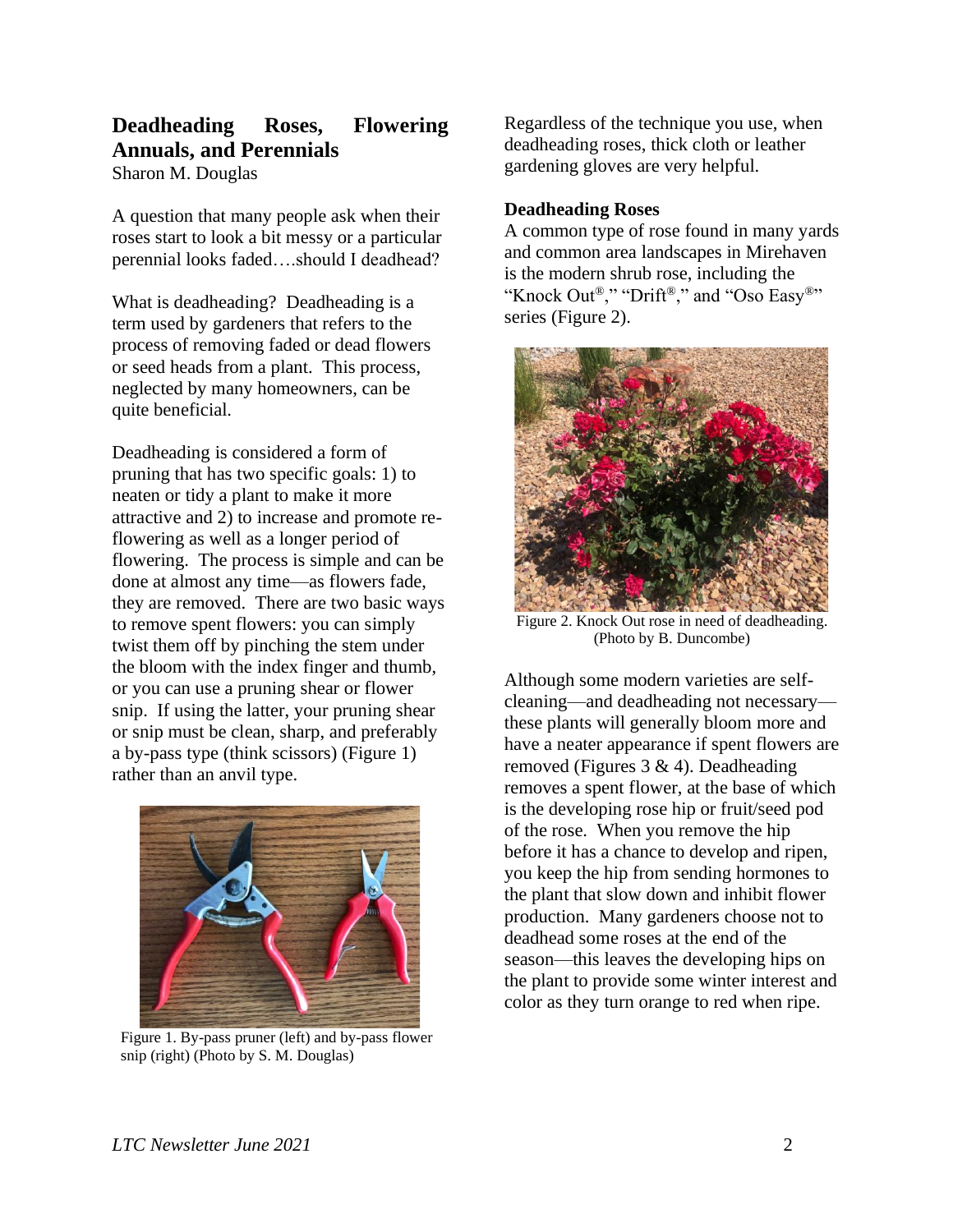

Figure 3. Close-up of spent flowers in various stages. (Photo by B. Duncombe)



Figure 4. Spent rose flowers that should be deadheaded. (Photo by B. Duncombe)

- Pinch Method- this simple method involves pinching or twisting off the spent or fading flowers. With this technique, little to no stem is removed in the process.
- Pruning Method- pruning shears are used with this method of deadheading. With this method, you need to look carefully at the leaves under the spent flower. The first few leaves under the flower usually have 3-leaflets (Figure 5). Follow the stem down to where the leaves begin to have 5-leaflets (Figure

6)—this is where you will make your deadheading/pruning cut. The reason is that this is where the stem is in a vegetative (active) stage of growth, so the plant will likely send out a new shoot to produce flowers.



Figure 5. Example of a 3-leaflet rose leaf. (Photo by B. Duncombe)



Figure 6. Example of a 5-leaflet rose leaf. (Photo by B. Duncombe)

The deadheading cut should be made to the stem at the first 5-leaflet leaf with an outward facing bud (Please refer to the Mirehaven LTC article on pruning in the March 2021 Issue of High Desert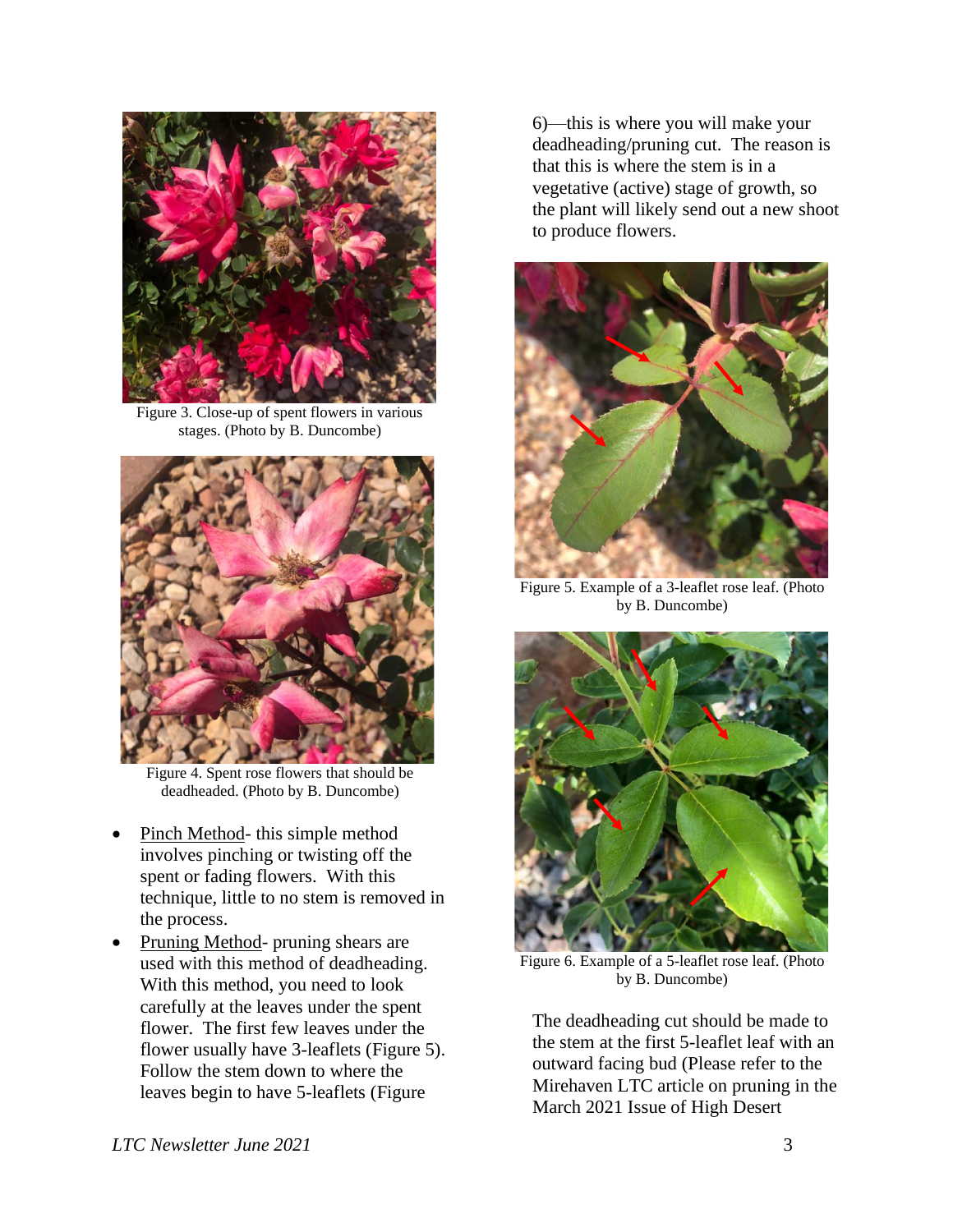Gardening for more information about outward facing buds.), or to a new sideshoot, if one is already present and growing. The cut should be made at a  $45^{\circ}$  angle and  $\sim$ <sup>1</sup>/<sub>4</sub> inch above the leaf or side-shoot. *If the rose is a new transplant (1st year in the ground)*, deadheading cuts should be made to the stem at a 3-leaflet leaf in order to minimize the number of leaves that are removed, since these leaves are important for photosynthesis to help with establishment and growth of the new transplant.

#### **Deadheading Flowering Annuals and Perennials**

Deadheading flowering plants helps to redirect energy from seed production to root and vegetative growth. Once a plant has finished flowering, it begins to form seeds and the flowering process is temporarily suspended—the plant starts to direct its energy and resources to the development of the seeds (Figure 7) .



Figure 7. Spent geranium flower (left) that needs to be deadheaded and developing new flower buds (right). Arrow points to correct place to cut. (Photo by S. M. Douglas)

By removing spent flowers, you stop seed development and the plant uses its resources to produce another bloom.

Deadheading can be done by removing a single stem, such as for Coreopsis (Figures 8 & 9) and Geranium, by removing faded clusters of flowers, such as for Yarrow, or by removing faded flower spikes, such as for Veronica.



Figure 8. Coreopsis before deadheading. (Photo by S. M. Douglas)



Figure 9. The same Coreopsis plant after deadheading. The plant is more attractive and will continue to set more flower buds. (Photo by S. M. Douglas)

However, there are some situations where the seeds are desirable—plants that have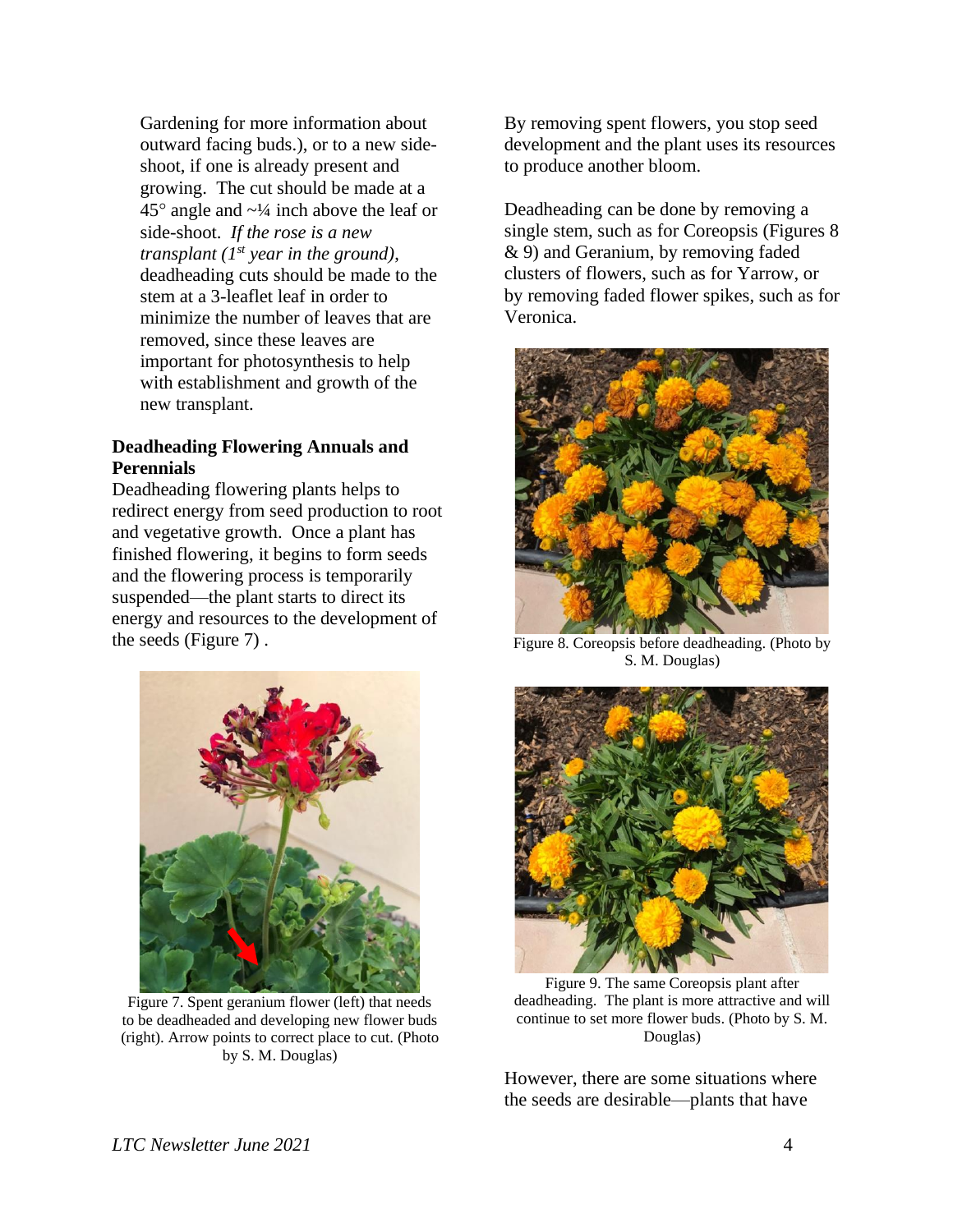seeds that birds love such as Sunflower, Lupine, Cardinal flower, Penstemon, Blanket flower, Prairie rocket, Hummingbird trumpet, Blue columbine, Desert marigold, Desert paintbrush, Larkspur, Beeplant, Coneflower, Evening primrose, and Phlox. Another reason for deadheading some flowers is to minimize self-seeding—this process results in unwanted volunteer plants the following year. A few examples of plants that are known for self-seeding are Columbine, Salvia, Zinnia, Marigold, and Catmint. On the other hand, in some situations, selfseeding may be considered a good thing, if you want to promote natural spread in a particular area. There are also a few perennials that should not be deadheaded, since they reseed for the following year these include Hollyhock, Foxglove, Cardinal flower, and Forget-me-not.

There are also situations where perfectly healthy flowers should be removed from plants. Although this is "technically" not deadheading, since the flowers are fine when removed, it is helpful to keep the plant in a vegetative growth stage. An example is Coleus, a plant that is grown for its colorful foliage rather than its flowers. Other examples are herbs, where flower spikes of Basil (Figure 10), Parsley, and Cilantro are removed to encourage the vegetative growth stage for continued production of flavorful leaves.

- Pinch Method- this simple method involves pinching or twisting off the spent or fading flowers. With this technique, little to no stem is usually removed in the process, although headless flower stems can be unattractive.
- Pruning Method- pruning shears or snips are used with this method of deadheading. With this method, follow

the stem back to a side-shoot or to the base of the stem and make a clean cut. It is important that you don't inadvertently cut off developing flower buds in the process of removing the spent flowers.



Figure 10. Basil with flower heads that should be deadheaded. (Photo by S. M. Douglas)

#### **Deadheading Shrubs**

Although deadheading shrubs isn't as important as deadheading roses, annuals, and perennials, it can help to make plants look more attractive and can promote better root and vegetative growth—this is especially true for young plants. All deadheading cuts should be made just behind a faded cluster or flower spike.

Spent flowers on spring flowering shrubs such as Lilacs should be removed right after flowering but before seed pods develop and ripen. However, deadheading will not lead to a repeat bloom, since flowers are formed on one-year wood.

Deadheading of old flowers or developing seed pods of summer flowering shrubs, such as Crape myrtle, Vitex, and Oleander, are more likely to produce a second flush of flowers after the first flush is finished. All deadheading cuts should be made just behind a faded cluster or flower spike.